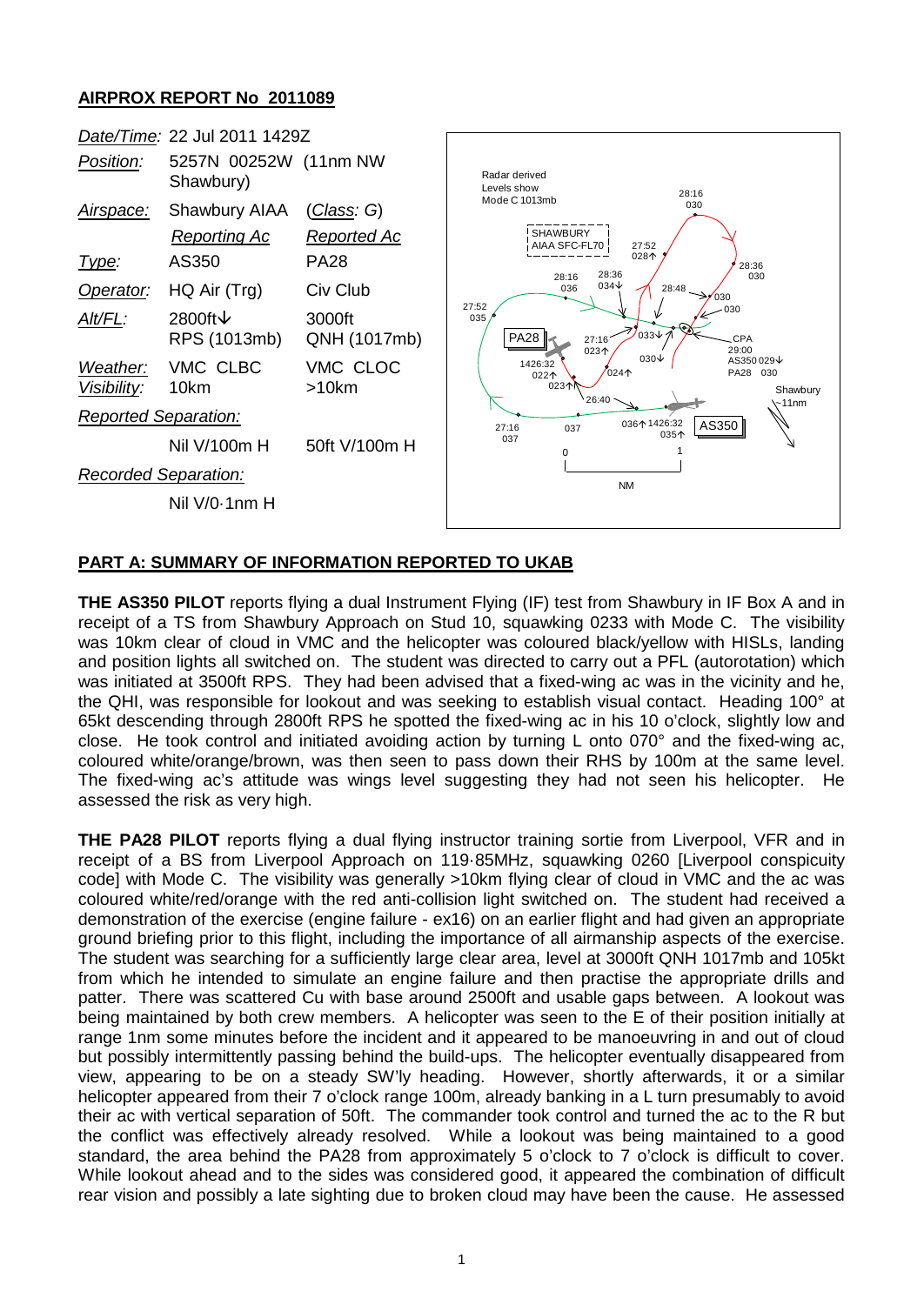the risk as high. An additional factor could have been his decision to remain with Liverpool Approach rather than Shawbury. Commonly, if intending to fly much further S, it was usual to request a BS from Shawbury; however, this flight was intended to remain close to the Liverpool/Manchester CTA and it was judged appropriate to remain with Liverpool. In the event the position used for the exercise was very slightly further S than planned due to the availability of suitable Wx. It was not possible to know if Shawbury would have been able to advise either pilot of the proximity of the other ac if they had contacted them or if they were able to advise the helicopter of their presence.

**THE SHAWBURY APPROACH CONTROLLER** reports his workload was light with 1 Griffin ac conducting a PAR on RW09 which then left the frequency and he was providing a TS to the AS350 which was conducting IF training to the NW of Shawbury. Conflicting traffic was seen and called numerous times. The closest the 2 ac came was 0·25nm and the same altitude, he thought. The AS350 pilot called visual and reported an Airprox. The conflicting traffic was displaying a Liverpool conspicuity squawk.

**BM SAFETY MANAGEMENT** reports that this Airprox occurred between a PA28 operating VFR in receipt of a BS from Liverpool Radar and a Squirrel (AS350) conducting an IF Test in receipt of a TS from Shawbury APP.

All heights stated are based upon SSR Mode C from the radar replay unless otherwise stated.

The AS350 pilot reports VMC with unlimited visibility in dust and SCT cloud at 3000ft and that they were 1000ft below and 10kms horizontally from cloud. The PA28 pilot reports VMC with in excess of 10kms visibility, which was obscured by cloud in certain directions and that they were 500ft above a BKN cumulus cloud base and 1nm horizontally from cloud.

Although not included within the AS350 pilot's report, the student would have been seated in the right-hand seat, with the instructor in the left.

At 1425:06 APP first passed TI to the AS350 on the PA28 stating, "*traffic north-west at three miles, manoeuvring, indicating six hundred feet below you*." This TI was re-stated at 1425:50 after the AS350 pilot asked APP to, "*say that again please,*" with the AS350 pilot acknowledging the TI by replying that they were, "*looking*."

The PA28 pilot reports that they initially sighted the AS350 at a range of approximately 1nm "some minutes before the incident" but that it "eventually disappeared from view [behind or within cloud] appearing to be on a steady SW heading." Based upon the radar evidence, this sighting is likely to have been at approximately 1426:32; the PA28 was on a SE'ly track indicating 2200ft, with the AS350 on a WSW'ly track, indicating 3500ft, with 1·1nm lateral separation existing.

At 1426:40, the PA28 commenced a turn onto a NE'ly track, climbing through 2300ft, with the AS350 maintaining its WSW'ly track, indicating 3600ft. At 1427:16 the AS350 commenced a relatively wide R turn, 1·4nm SW of the PA28.

At 1427:50, APP updated the TI to the AS350 flight on the PA28 stating, "*traffic update, the closest one is now east, two miles* (radar replay shows 1·6nm)*, manoeuvring nine hundred feet below you*", which is acknowledged by the AS350 pilot.

At 1428:16 the AS350 rolled out tracking ESE, indicating 3600ft, with the PA28 1·4nm NE indicating 3000ft and commencing a R turn. At approximately 1428:38, the AS350 commenced a descent, with SSR Mode C indicating 3400ft. APP then provides a further update to the TI at 1428:40 stating, "*the closest one now north-east, half a mile* (radar replay shows 0·9nm) *manoeuvring 400 feet below you*", which is also acknowledged by the AS350 pilot.

At approximately 1428:48, the PA28 rolled out of the R turn onto a SSW'ly track indicating 3000ft, 0·6nm NE of the AS350, which was descending through 3300ft.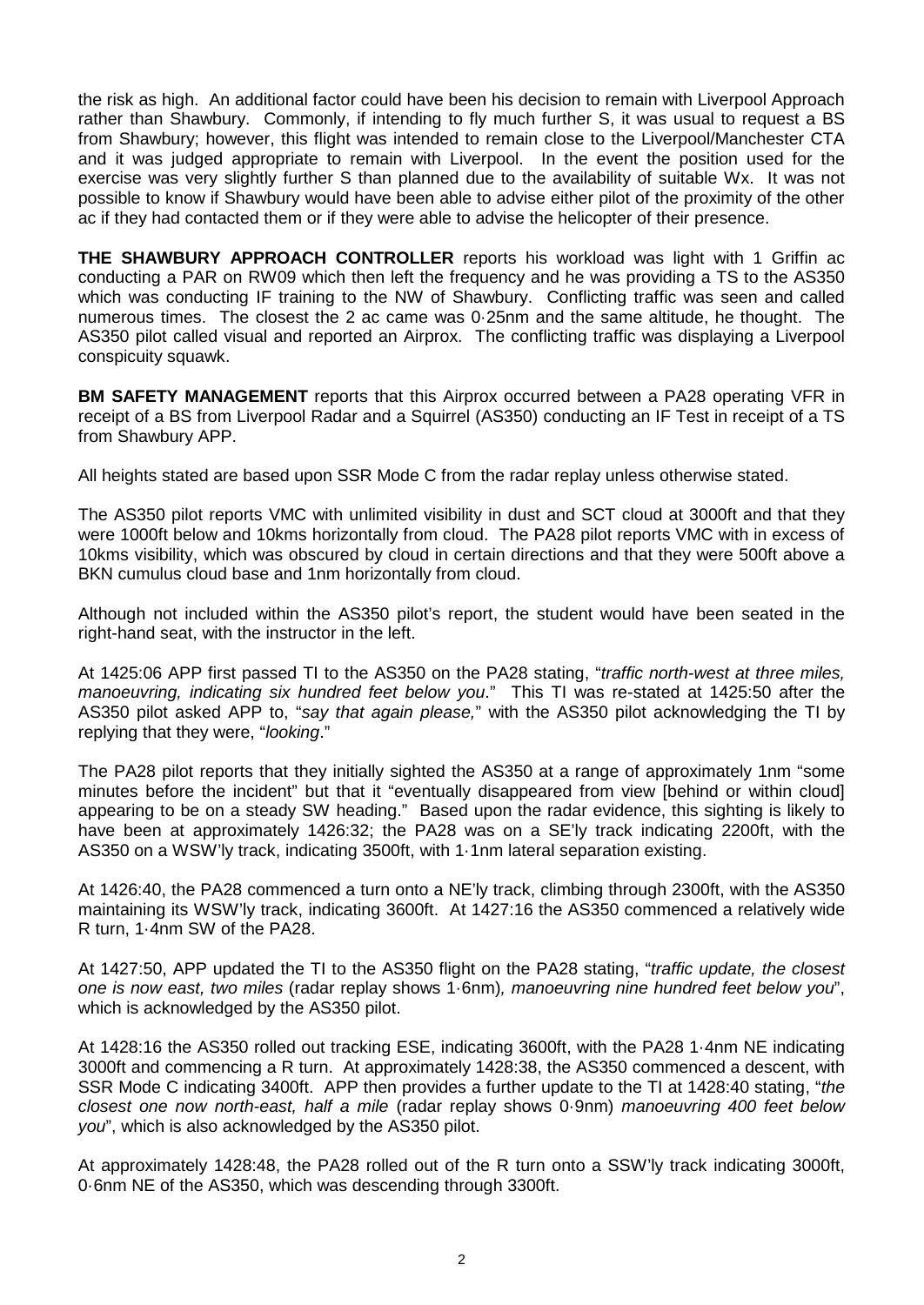Almost immediately, after the AS350 acknowledged the updated TI at 1428:40, APP provided a further update to the TI at 1428:53, stating, "*north-east, quarter of a mile* (radar replay shows 0·3nm)*, same height*." Co-incident with this updated TI, the avoiding action L turn reported by the AS350 pilot is evident on radar. The AS350 pilot replies to the updated TI at 1429:00 stating that, "*that will be an Airprox*."

The CPA occurred at 1429:00 with approximately 0·1nm lateral separation, with the next sweep of the radar indicating that the AS350 had descended a further 100ft. This accords with the AS350 pilot's estimation of minimum separation. Of note is the PA28 pilot's report that states that their next sighting of the AS350 was in their 7 o'clock. Consequently, having lost sight of the AS350 shortly after 1426:30, they did not regain sight of it until after the Airprox had occurred.

From an ATM perspective, APP provided a good level of TI to the AS350 and should be commended for continuing to provide TI. As suggested by the PA28 pilot, cloud formations in the area of the occurrence may have played a part in the late and non-sighting respectively by the AS350 and PA28 pilots; however, the TI provided to the AS350 pilot should have enabled them to visually acquire the PA28 early enough to discharge their responsibilities for collision avoidance, or to have considered seeking deconfliction advice. The fact that it did not adds further support to a trend identified by RAF FS and BM SM that may require further investigation from CFS and HQ 22(Trg) Gp.

**ATSI** reports that the Airprox occurred at 1429:00 UTC, 11·1nm NW of RAF Shawbury, and 23·8nm S of Liverpool airport, within Class G airspace.

The PA28 was a training flight operating VFR from Liverpool Airport and in receipt of a BS from Liverpool Radar.

The AS350 was operating on an IF test and in receipt of a TS from Shawbury Approach.

CAA ATSI had access to RT and area radar recordings, together with the written report from both pilots.

METAR: EGGP 221350Z VRB03KT 9999 VCSH SCT027 16/11 Q1017=

The PA28 flight contacted Liverpool Radar at 1334:44 and was instructed to report at Chester, which lies just to the S of the Liverpool CTR.

At 1337:51 the PA28 pilot reported overhead Chester and the controller responded, *"(PA28 c/s) thank you leaving controlled airspace it's a Basic Service.*" The PA28 pilot acknowledged, *"Basic Service outside controlled airspace (PA28 c/s).*"

At 1415:10, the radar recording shows the PA28 tracking S at a position 11·8nm NW of Shawbury, with the AS350 also manoeuvring in the area. Both ac are indicating FL026.

At 1426:48, the radar recording shows the 2 ac passing abeam at a range of 0·3nm, at a position, 11·4nm NW of Shawbury. The PA28 was indicating FL023 and the AS350, indicating FL036. The 2 ac continued to manoeuvre in the area.

Two minutes later, at 1428:49, the radar recording shows the 2 ac converging at a range of 0·6nm, with the AS350 tracking E, indicating FL033 and the PA28 tracking SW indicating FL030.

At 1428:52, the radar recordings show that the AS350 has started a descent and passing FL032.

At 1429:00, the CPA, the radar recording shows the AS350 tracking E descending through FL029 (2981ft QNH 1016mb, 1mb equates to 27ft), with the PA28 level at FL030 (3018ft QNH) passing through the AS350's 1230 position at a range of 0·1nm, crossing from L to R. This was considered to be the reported Airprox at a position, 11·1nm NW of Shawbury.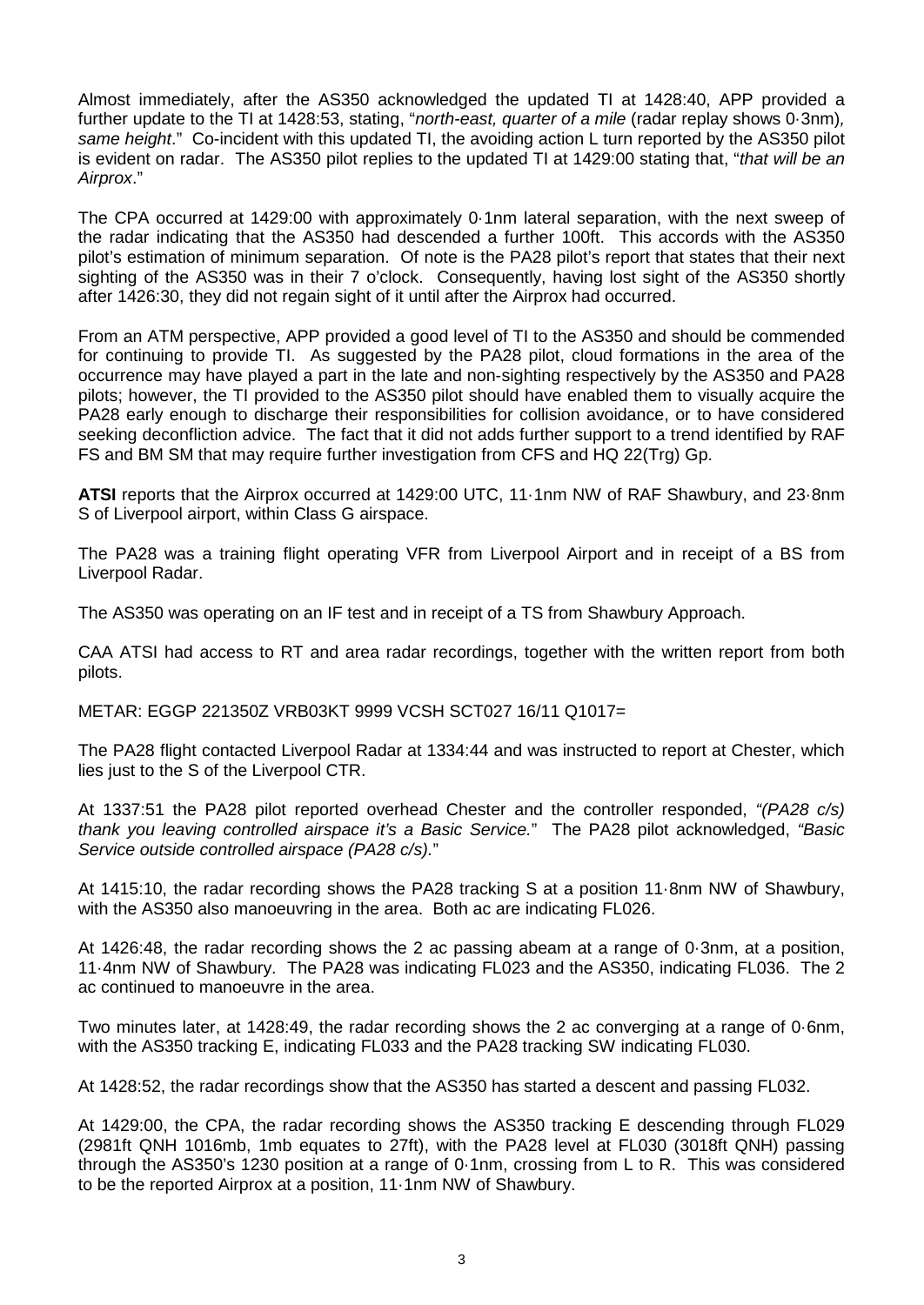Later, at 1436:18, the PA28 pilot reported, *"....P A thir-er twenty eight out of Liverpool returning to Liverpool we have Zulu although we copy you may be changing to zero nine er therefore request join Chester VFR."* The controller cleared the PA28 flight to join CAS at Chester not above 1500ft VFR, QNH 1017. This was acknowledged correctly by the PA28 pilot.

At 1441:00, the Liverpool controller advised, *"and (PA28 c/s) er just had a message from Shawbury er th t eh um not sure what they were talking about but are you filing an Airprox."* The PA28 pilot replied, *"er negative.*" The PA28 continued to Liverpool without further incident.

The PA28 pilot's written report indicated that he had intended to remain relatively close to the Liverpool/Manchester CTA, but due to Wx was further S than planned. The PA28 was operating in an area 11nm to the NW of Shawbury and in receipt of a BS from Liverpool Radar. CAP 774, UK Flight Information Services, Chapter 2, Page 1. Paragraphs 1 & 5, states:

'A Basic Service is an ATS provided for the purpose of giving advice and information useful for the safe and efficient conduct of flights. This may include weather information, changes of serviceability of facilities, conditions at aerodromes, general airspace activity information, and any other information likely to affect safety. The avoidance of other traffic is solely the pilot's responsibility.'

'Pilots should not expect any form of traffic information from a controller, as there is no such obligation placed on the controller under a Basic Service outside an Aerodrome Traffic Zone (ATZ), and the pilot remains responsible for collision avoidance at all times. However, on initial contact the controller may provide traffic information in general terms to assist with the pilot's situational awareness. This will not normally be updated by the controller unless the situation has changed markedly, or the pilot requests an update. A controller with access to surveillance derived information shall avoid the routine provision of traffic information on specific aircraft, and a pilot who considers that he requires such a regular flow of specific traffic information shall request a Traffic Service. However, if a controller considers that a definite risk of collision exists, a warning may be issued to the pilot.'

The Airprox occurred when the PA28 and AS350 helicopter came into close proximity whilst operating in Class G airspace. The PA28 was in receipt of a BS from Liverpool Radar. Under a BS there is no obligation placed upon the controller to provide TI.

**HQ AIR (TRG)** comments that the AS350 crew's use of the TI provided was not effective and the matter will be addressed in RAF Flight Safety publications. A review of the IF area may be needed to see if traffic patterns have changed significantly. That the PA28 pilot did not consider a TS from Shawbury in what is a busy operating area for the military is also of concern.

## **PART B: SUMMARY OF THE BOARD'S DISCUSSIONS**

Information available included reports from the pilots of both ac, transcripts of the relevant RT frequencies, radar video recordings, reports from the air traffic controllers involved and reports from the appropriate ATC and operating authorities.

Within the Shawbury AIAA Class G airspace, pilots are responsible for maintaining their own separation from other ac through see and avoid. Wx appears to have played a part in this incident as the PA28 pilots had previously seen the AS350 but had lost sight of it, only regaining visual contact with the helicopter as it was passing behind at the CPA, effectively a non-sighting and a part cause of the Airprox. As broached by the PA28 crew in their report, with hindsight a call to Shawbury for a service (a TS would have been pertinent with the cloud structure that pertained) would probably elicited information on the manoeuvring AS350 and improved their SA. The AS350 instructor, who was responsible for lookout as his student was under an IF hood, appeared to have not assimilated the potential confliction after being given timely and accurate TI by Shawbury on several occasions and had commenced the autorotation without visually acquiring the conflicting PA28 as it approached